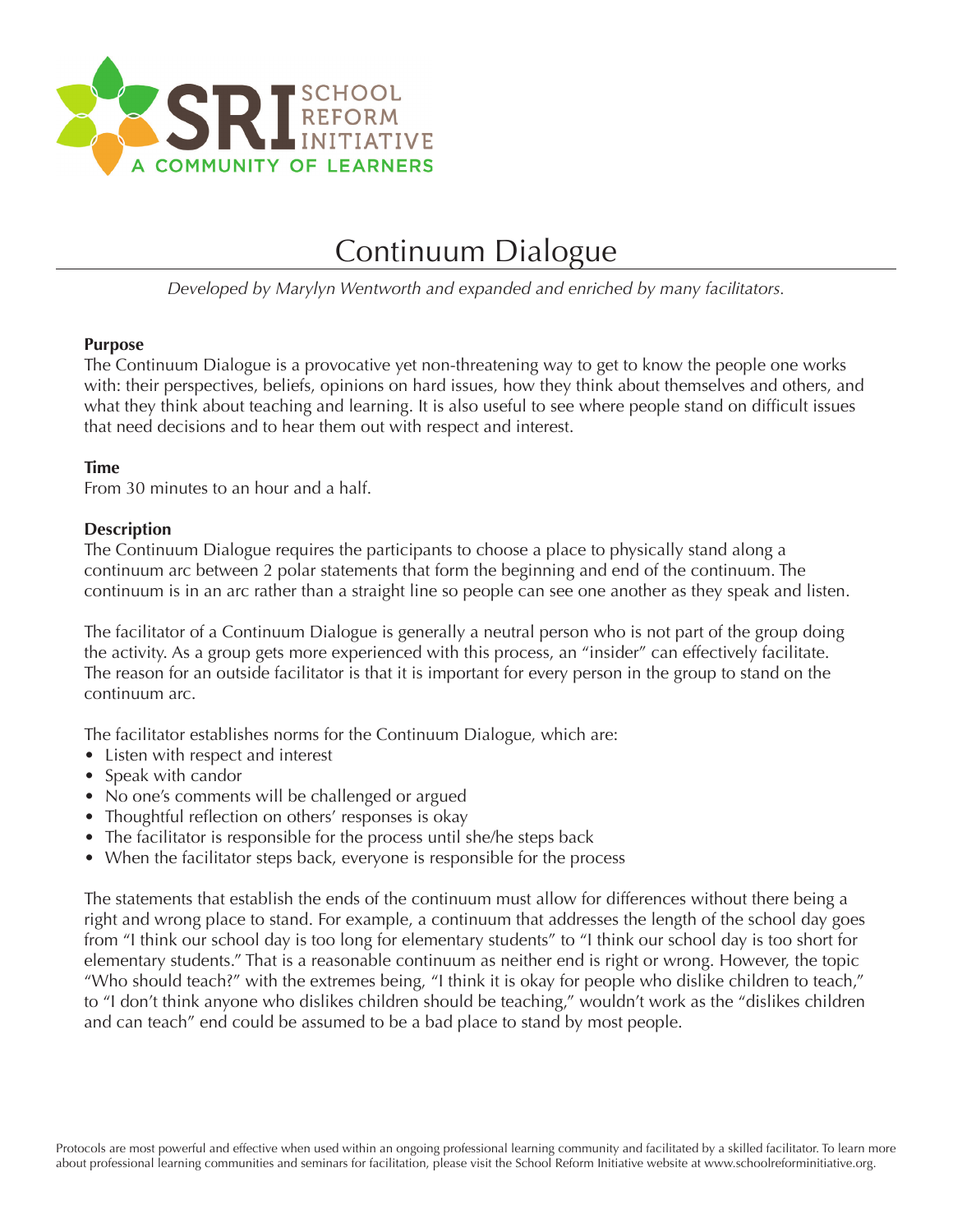When the topic and the 2 ends of the continuum have been established, the facilitator stands in the open side of the arc and asks people at different points in the continuum why they chose to stand where they did. People explain why they chose to stand there with no interruptions or questions. There is no need to ask everyone unless it matters to hear from every person for some reason. Generally there will be a series of continuums that make up the dialogue, and everyone should be called on at some point to respond. Sometimes, "Why did you choose to stand there?" isn't the right question to ask. For examples of different questions, see the practice rounds in the steps below.

After several Continuum Dialogues, or when a group of people is accustomed to them, the facilitator can step back and people in the continuum can ask others why they chose to stand where they did. The facilitator would step forward and intervene should there be any confrontational questions asked, disrespect shown, or any rebuttal to the person who explained why they chose to stand where they did. When the dialogue progresses to the point of the facilitator stepping back, secondary questions or comments may come forth after the initial "Why did you chose to stand there?" such as, "I expected that you would have stood further toward this end. It is interesting to me to see how much I assumed about you without asking you what you really thought." Or, "I had no idea you had gone through all of that. It explains so much!" Or, "I hadn't thought of it that way. In fact I think I have to move around the continuum closer to you." The dialogue portion happens at this point, always centered around the question, "Why did you choose to stand there?" and with respectful listening. Sometimes there are no comments, only careful listening to people as they state their reasons for standing where they are, and that is fine.

In a Continuum Dialogue that will address a hard issue, it is generally best to have several continuums prior to the "big" question to establish norms of response and to learn about each other in helpful ways. An example might be a difference of opinion as to whether a high school should go to block scheduling or stay with a 7 period day. Possible questions for a series of continuums:

- How do students learn best? "Students this age learn best through a variety of shorter learning experiences," to "Students this age learn best when they can focus on a few in-depth learning experiences at a time."
- How do students learn best? "Students learn best when they have a full schedule of daily classes," to "Students learn best when they have space between classes for reflection and synthesis."
- Time for in-depth work. "I think our students have plenty of opportunities to do in depth work," to "I don't think our students have adequate opportunities to do in-depth work."
- What are the gains and losses in block scheduling? "There's a lot to lose by going to block scheduling," to "There's a lot to gain by going to block scheduling."
- How is my teaching affected? "I do my best teaching in smaller, consistent blocks of time," to "I do my best teaching when I have fewer students for a longer time."
- How does this affect me personally? "I am unsure how to teach in longer blocks of time," to "I have some ideas about how to teach in longer blocks of time."

A Continuum Dialogue should never be a vote, or even consensus. It wouldn't work to say "At this point, I want to change to block scheduling," to "At this point, I don't want to change to block scheduling." All those standing somewhere in the middle make it a useless attempt at decision-making. One could state the topic as, "Let's see where we are on the topic of block scheduling," then ask the questions and listen to everyone's reasons for standing where they are. Thus it becomes a learning experience that can lead to a good decision. People calmly listen to other perspectives and grow in understanding their colleagues. Solutions even rise as the Continuum Dialogue unfolds.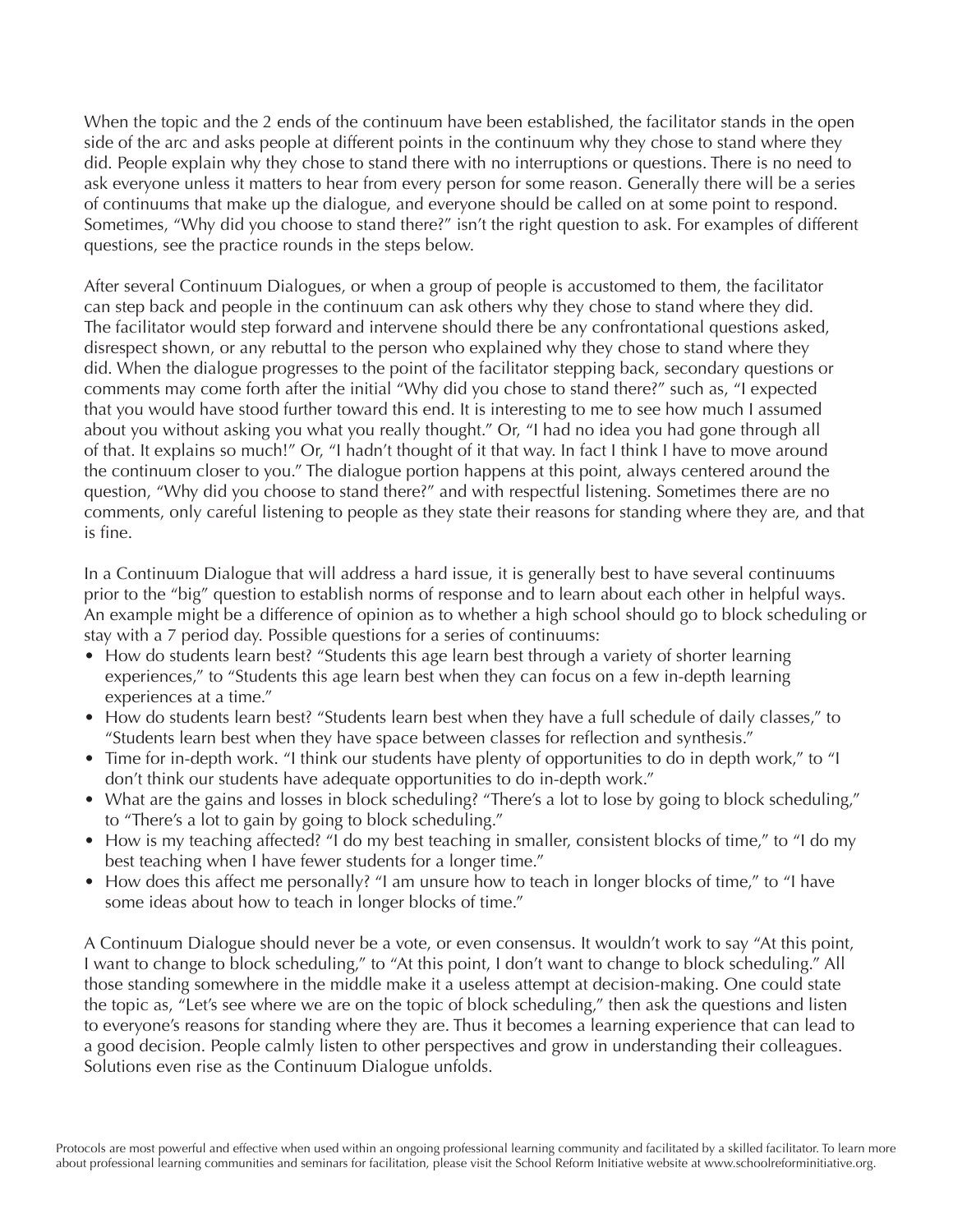As people get accustomed to the Continuum Dialogue, it is possible to take 3 more steps:

- 1. At the end of a continuum, the facilitator can invite anyone who has changed their mind one way or the other and wants to move to do so, and explain why they chose to move.
- 2. The facilitator can ask if anyone in the group has a continuum they would like to propose. That person sets up the continuum and facilitates the discussion with the support of the regular facilitator. This gives participants the opportunity to go deeper than the facilitator might. It requires trust to do this well, although sometimes people want to ask fairly simple questions that just didn't occur to the facilitator. It is the facilitator's responsibility to be sure the continuum is productive and not a hidden question to get at something or someone.
- 3. The facilitator can give anyone in the continuum permission to move anyone else to the place they think they should be and tell the whole group why they moved that person there. The person moved can respond and either stay there or go back to where they were. This process gets to the differences between what we know of ourselves and what we project to others. For example, on a continuum like "I think I am a capable leader," to "Leadership is not my strongest attribute," a surprising amount of moving goes on as many very effective leaders do not perceive themselves that way, and learn a lot about how their colleagues perceive them.

# **Process**

- 1. The facilitator describes the process:
	- How statements representing the extremes of a topic mark the 2 ends of the continuum
	- Where the continuum will be by physically walking from one end to the other
	- Explains the norms
- 2. The facilitator gives the group one or more practice rounds. Below are possibilities:
	- The importance of time: Always on time................................................................Time doesn't mean anything (A secondary question might be, "What does time feel like to you?)
	- Your desk at school (or at home): Neat and orderly nearly all the time...........................................................Utter chaos (A better question here is, "What role does your desk play for you?")
	- Time of day you do your best work: Dawn......................................................................................Deep in the dark night
	- Tolerance for ambiguity: Like detailed, written plans..................................................Go with whatever comes • Size of group you work best with:
	- Alone........................................The whole school, even the district, maybe the world
	- Physical proximity boundaries How close people can stand and talk with you? (Practice this one and you'll see exactly where boundaries are as people back up when you get to the boundary.) 2 inches.............................................................................................................2 feet (Another question here is "What happens when people cross your boundary?")
- 3. The facilitator begins the Continuum Dialogue by stating the first question/topic and physically walking off the continuum, stating the 2 end preferences that mark the continuum.
- 4. Participants go and stand in the place that best represents their preference/opinion/belief.